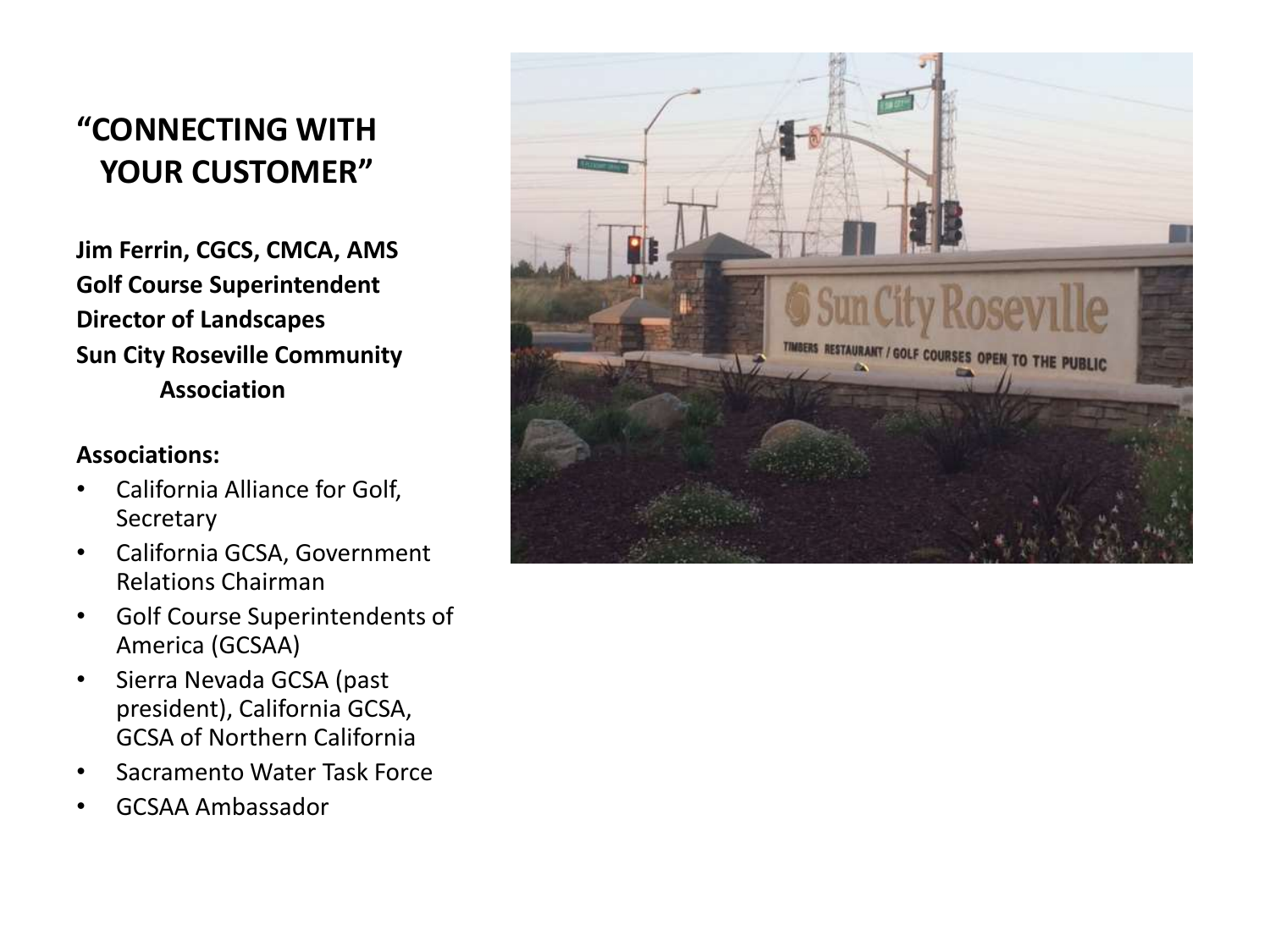**Sun City Roseville next year will Celebrate its 20yr. Anniversary**

- **There are 3 customer bases**
- **The FIRST is our community resident: 5003 residents 3110 homes Average age 74**
- **87% are retired and living well**
- **They are former professionals and invested wisely**
- **Over 80% vote in every local, state and federal election**
- **95% of our residents when polled rated life in SCRCA as good or excellent**
- **If in good health they are money wise**
- **They volunteer**

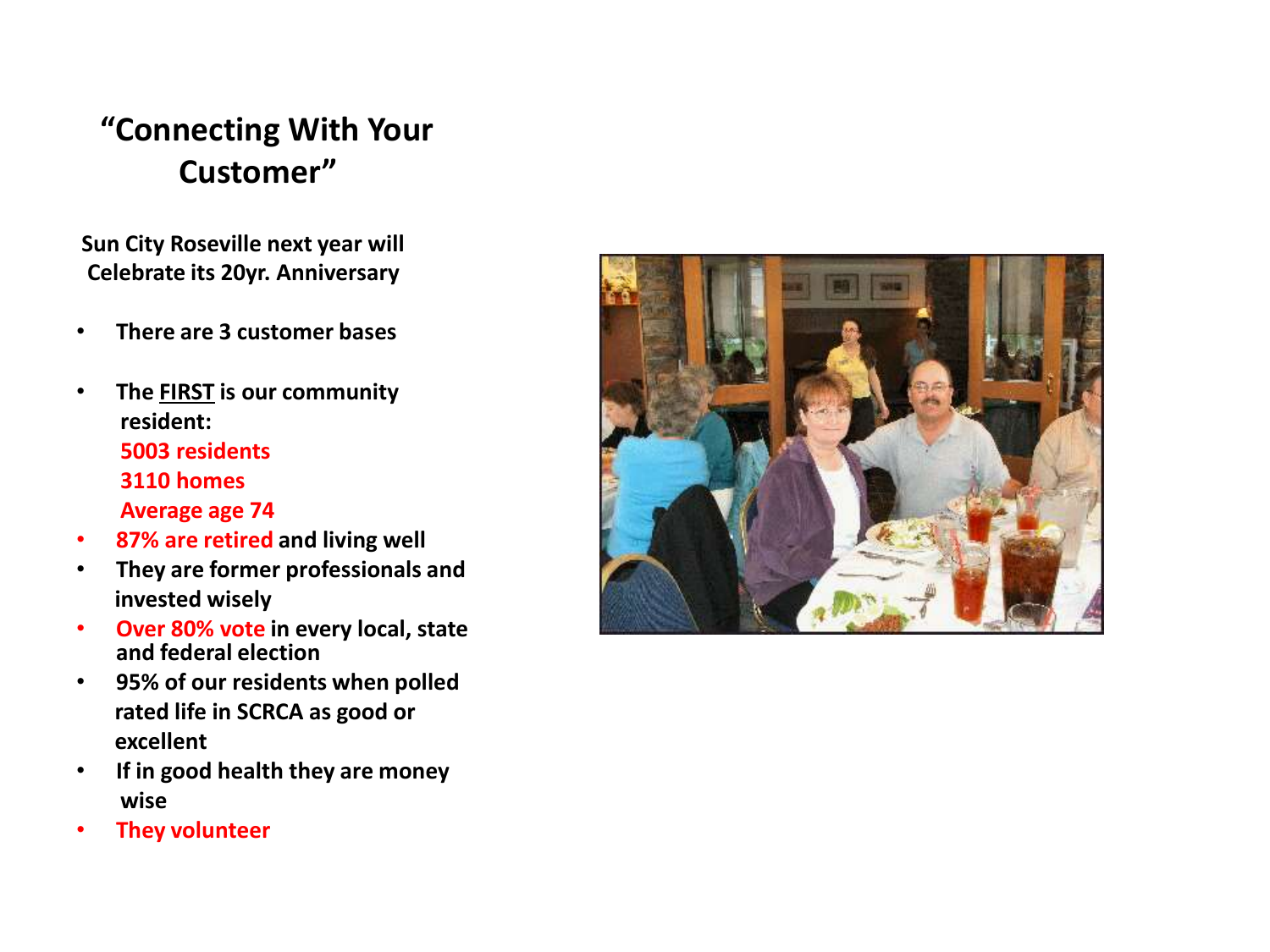- **1200 single people occupy homes**
- **They truly are active residents**
- **With a fixed income they are very concerned with rising costs not only with monthly assessments but also with rising utility costs**
- **We have seen solar go in as well as drought plantings and now artificial turf**

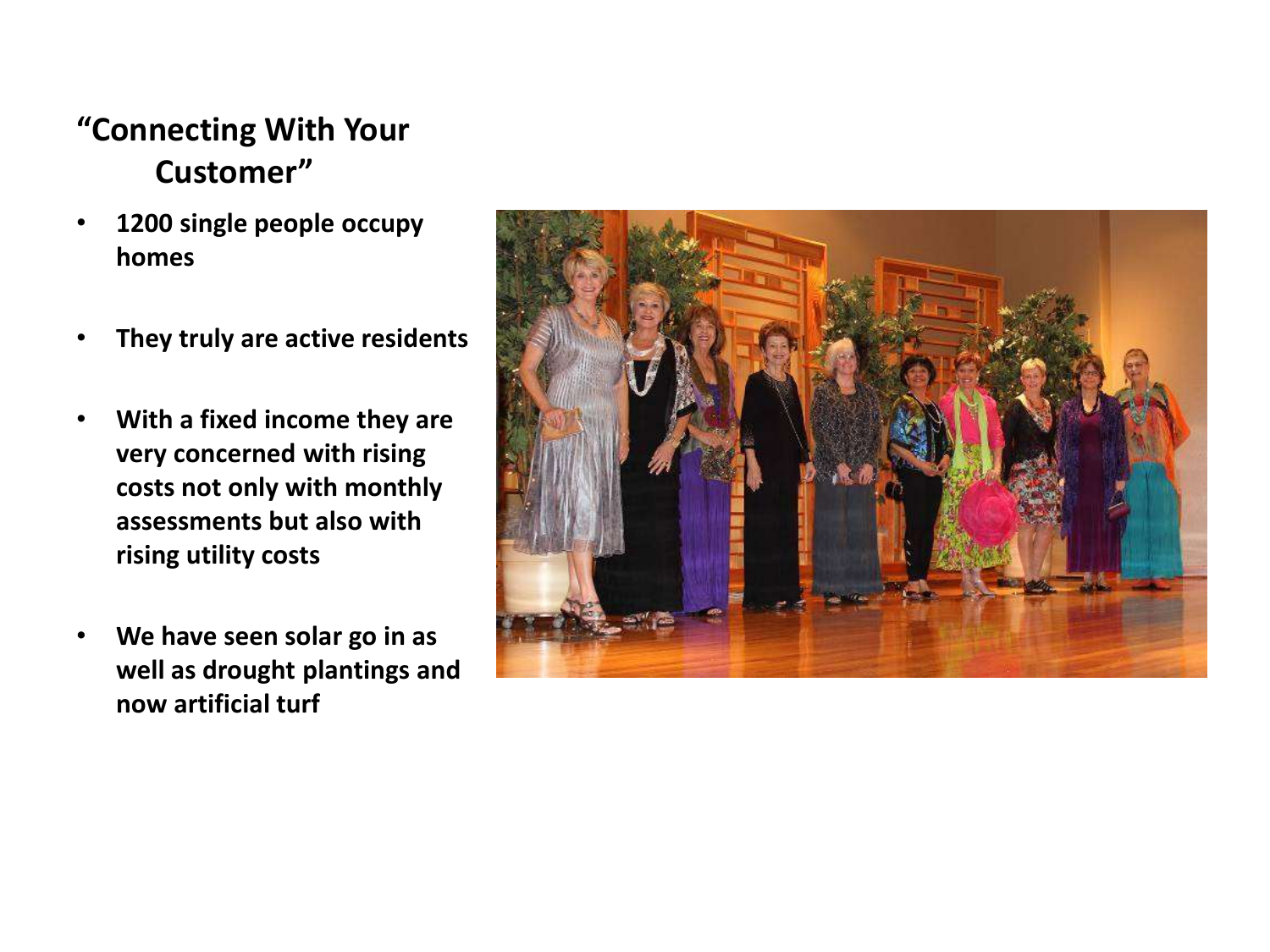#### •**The SECOND CUSTOMER is the SCRCA Association**

- **Managed and operated by over 120 paid employees headed by an Executive Director**
- **Governed by an elected BOD that oversees SCRCA through governing documents and state law**
- •**The BOD is assisted by numerous committees and sub committees along with staff managers which helps the BOD in carrying out their fiduciary duties**
- •**The most powerful committees are Finance and Properties**

•**SCRCA is one of the most successful HOA's in the U.S. \$33 million in fixed assets, \$7.7 in its Reserve Fund- Beat Budget the Last 10yrs**

**"Maintain and improve the community for residents while attracting new residents and meeting their needs."**

**"Connecting With Your Customer"**

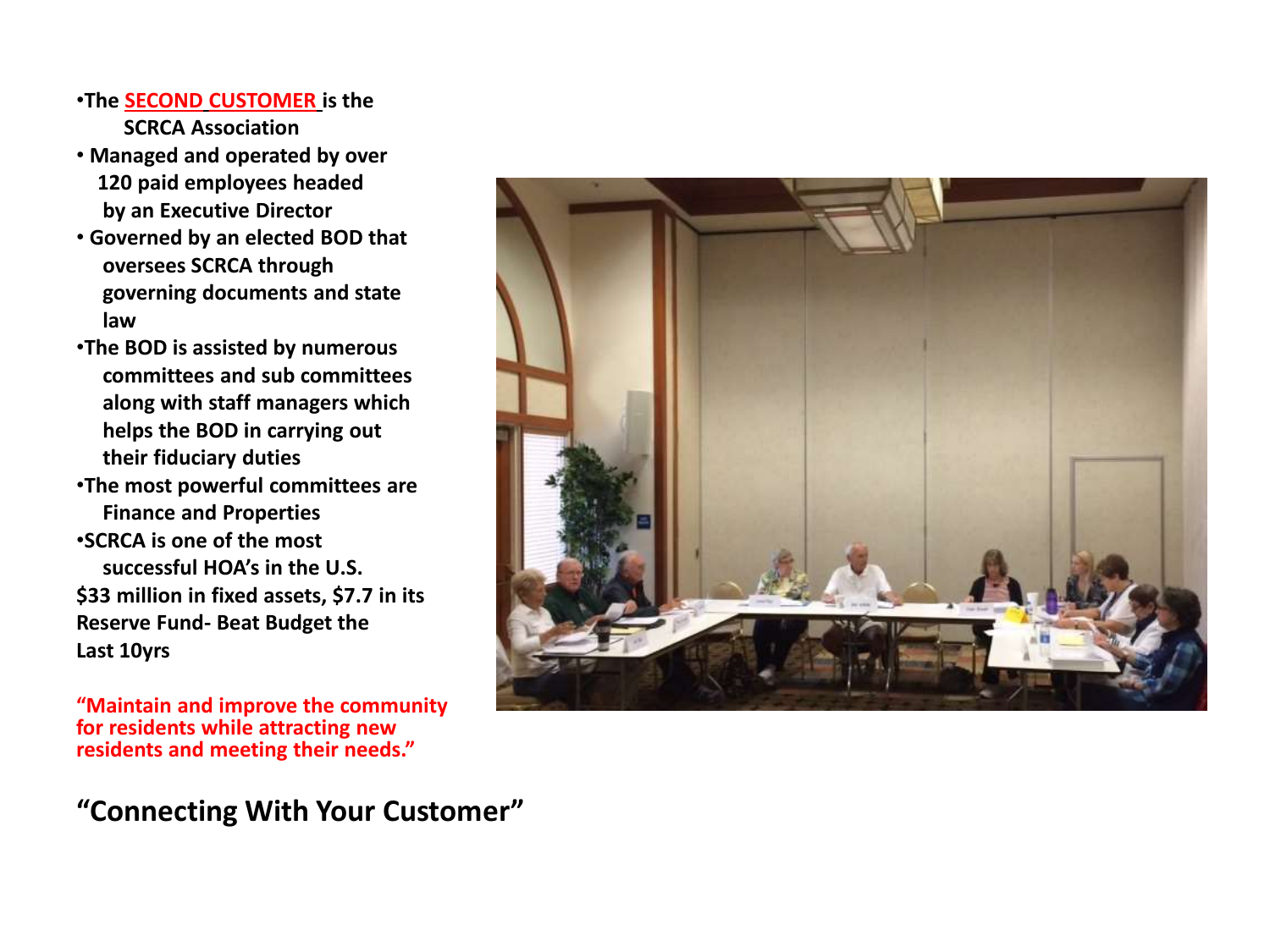#### **SCRCA CUSTOMER CONCERNS: Within our community:**

- **Fuel up 89% in the last 10 yrs.**
- **Water costs up 107% last 10 yrs**.
- **Electricity up 74% over past 10 yrs.**

#### **Getting Assistance**

- **The interaction with Roseville Electric and Kris Blair was critical to us saving energy going forward**
- **The Energy Sub Committee works closely with Kris monthly**
- **LP Consulting- Energy Gap Analysis Audit**

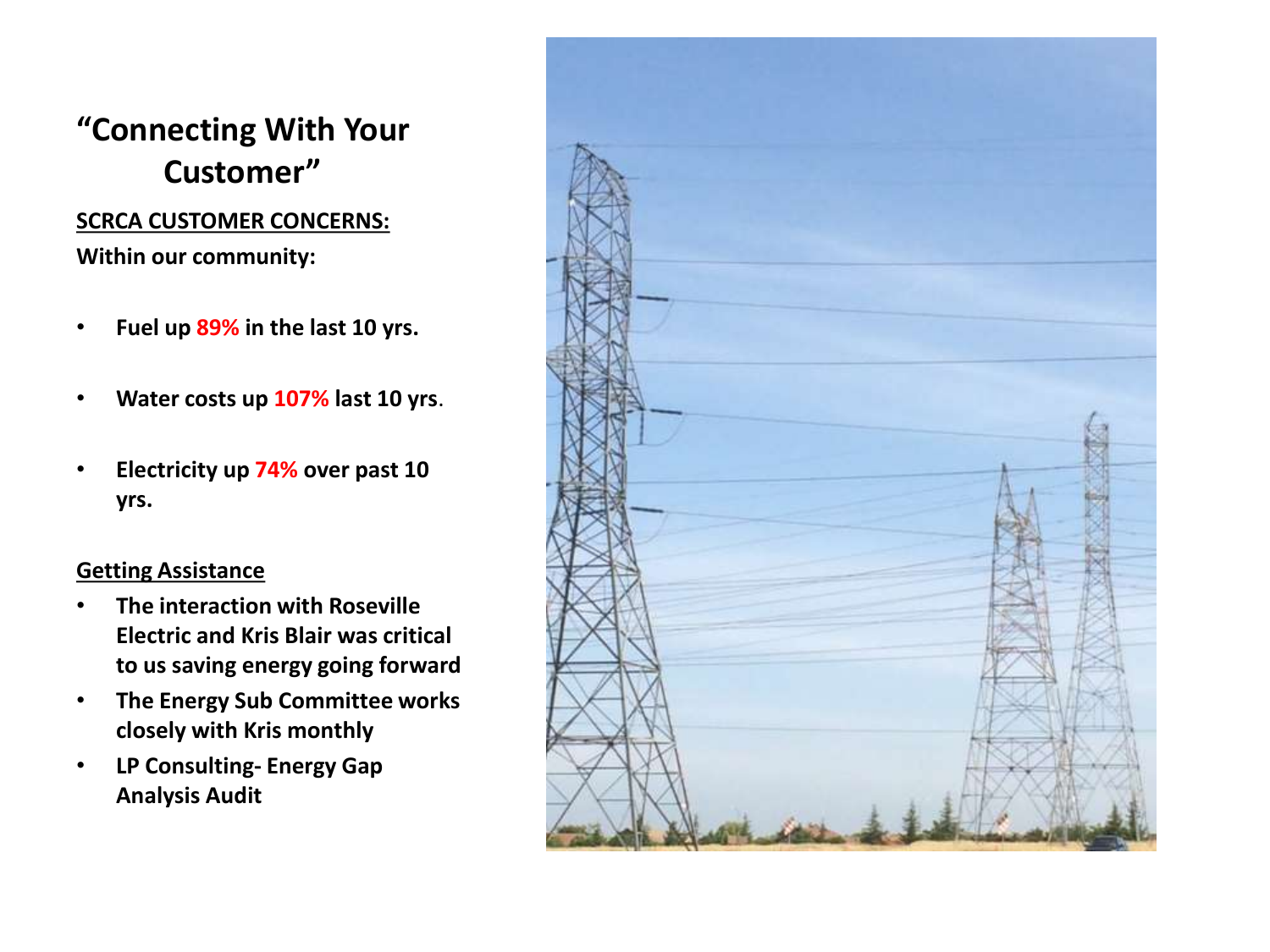#### **SCRCA UTILITIES**

- **29- ELECTRICAL METERS**
- **28- WATER METERS**

•**2013-2014 Electricity- \$329,281 Water- \$245,507**

•**2014-2015 Electricity- \$334,767 Water- \$241,762**

**2015-2016 Budgeted Electricity- \$342,550 Water- \$241,256**

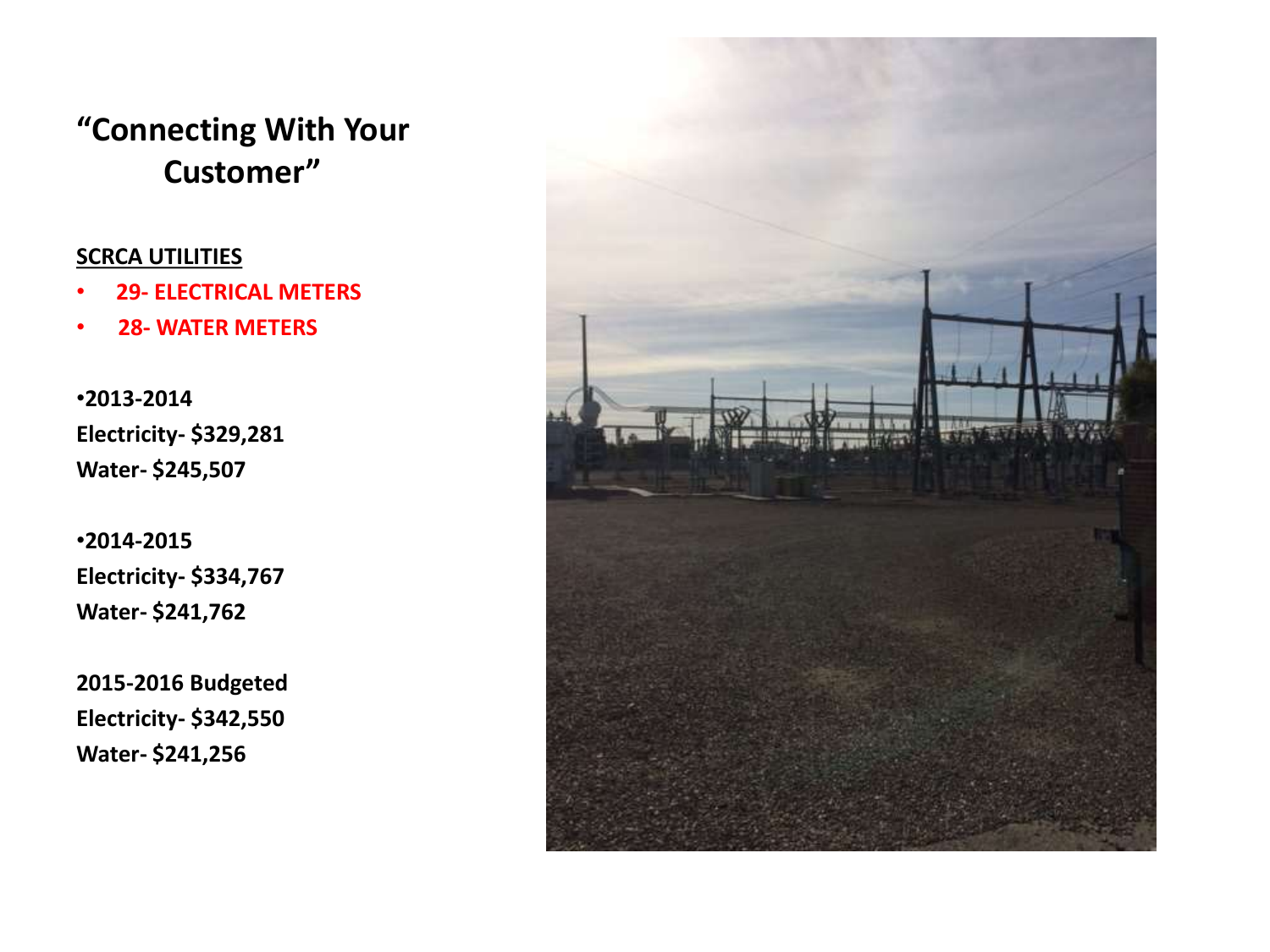#### **One of your Third Customers Bases Kent Walton**

- Director of Facility Maintenance and Operations
- Sits on the Property Committee
- Part of the Energy Sub Committee along with Kris Blair of Roseville Electric

### **Goal of SCRCA Energy Committee**:

- To maximize energy savings for the least amount of money.
- Using high efficacy lighting equals high efficiency

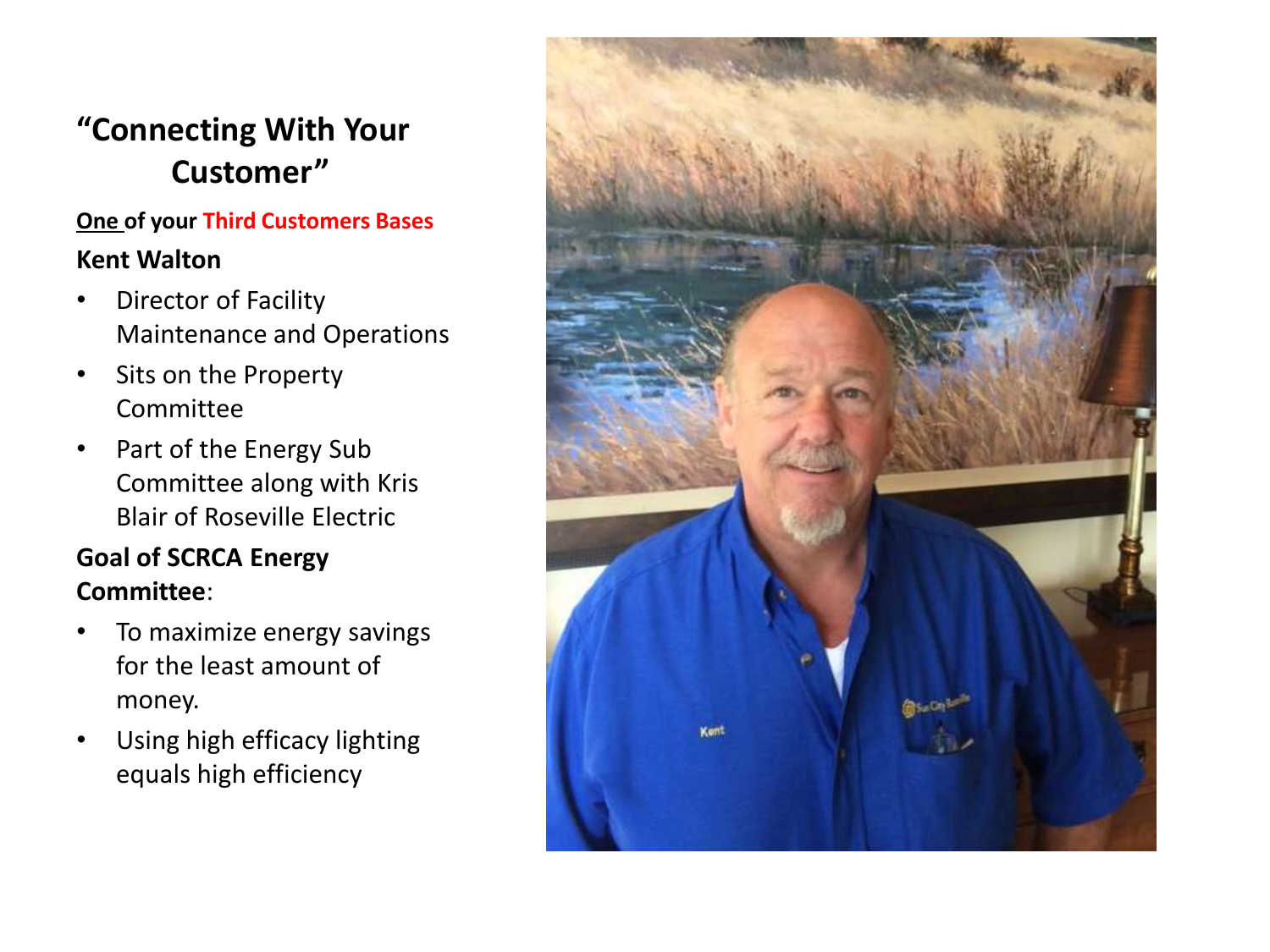**Kris Blair and Roseville Electric**

#### **Rebates**

- **43- HVAC units replaced**
- **\$58k in rebates to SCRCA**

**SUCCESS!!!**

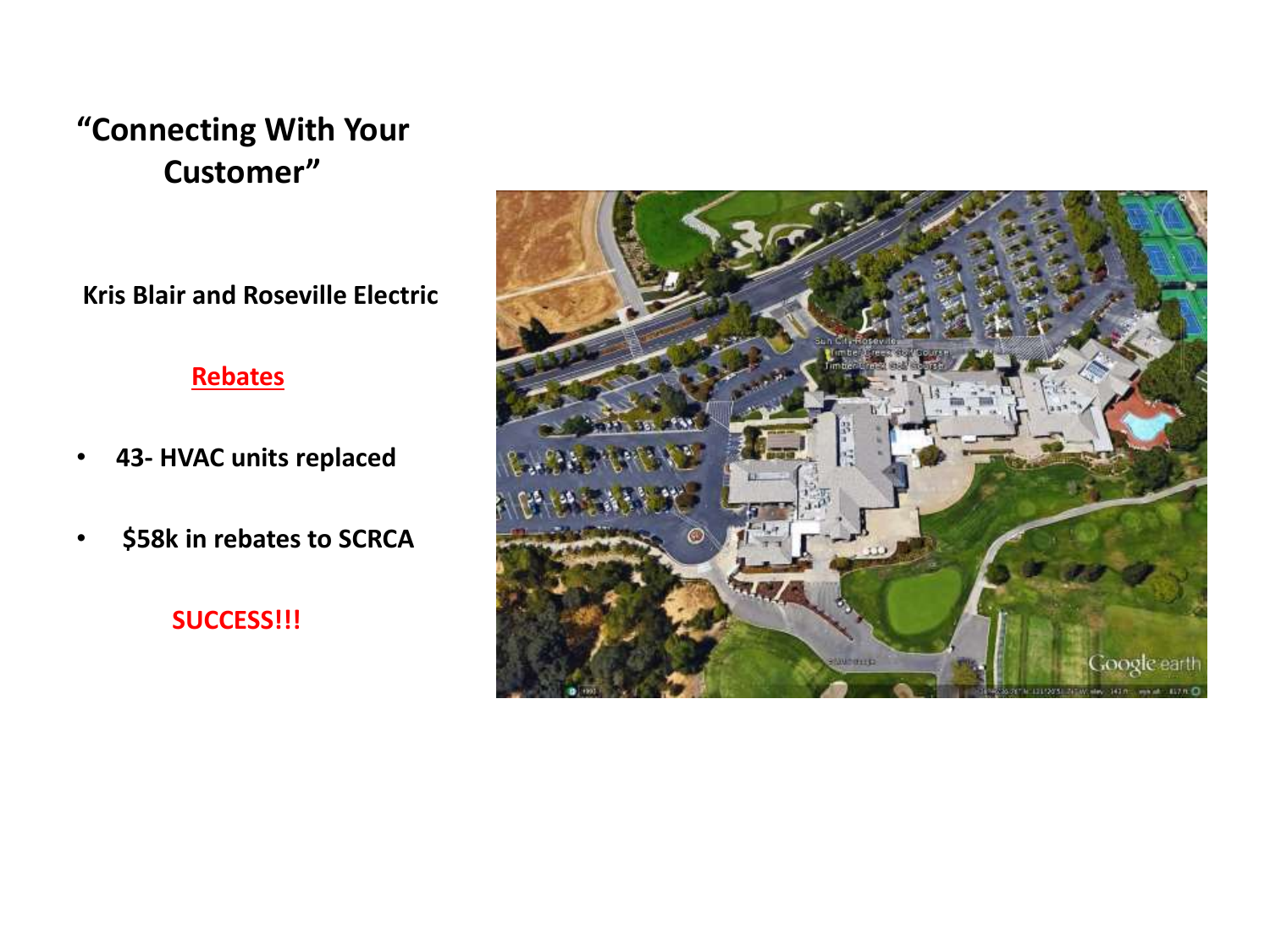**Rebates on HVAC enabled SCRCA to:**

• **Upgrade parking lot lights to LED lighting:**

### **AT NO COST \$\$\$\$**

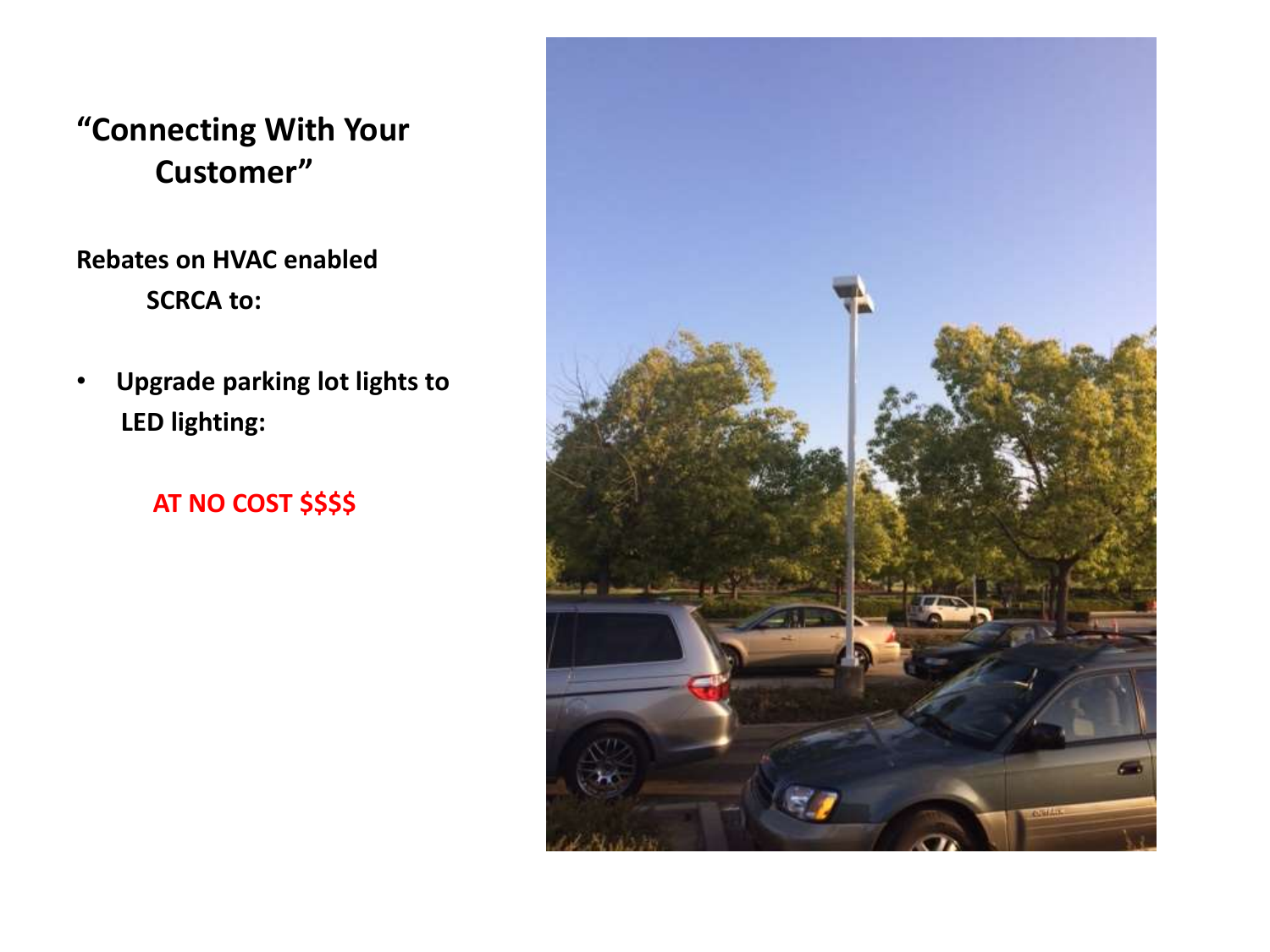### **Upgrading the Lodge**

**Energy Efficiency**

• **1090 lights replaced with certified LED's at a cost of**

#### **\$11,709**

• **Which is net in light of a possible \$4,000 in rebates**

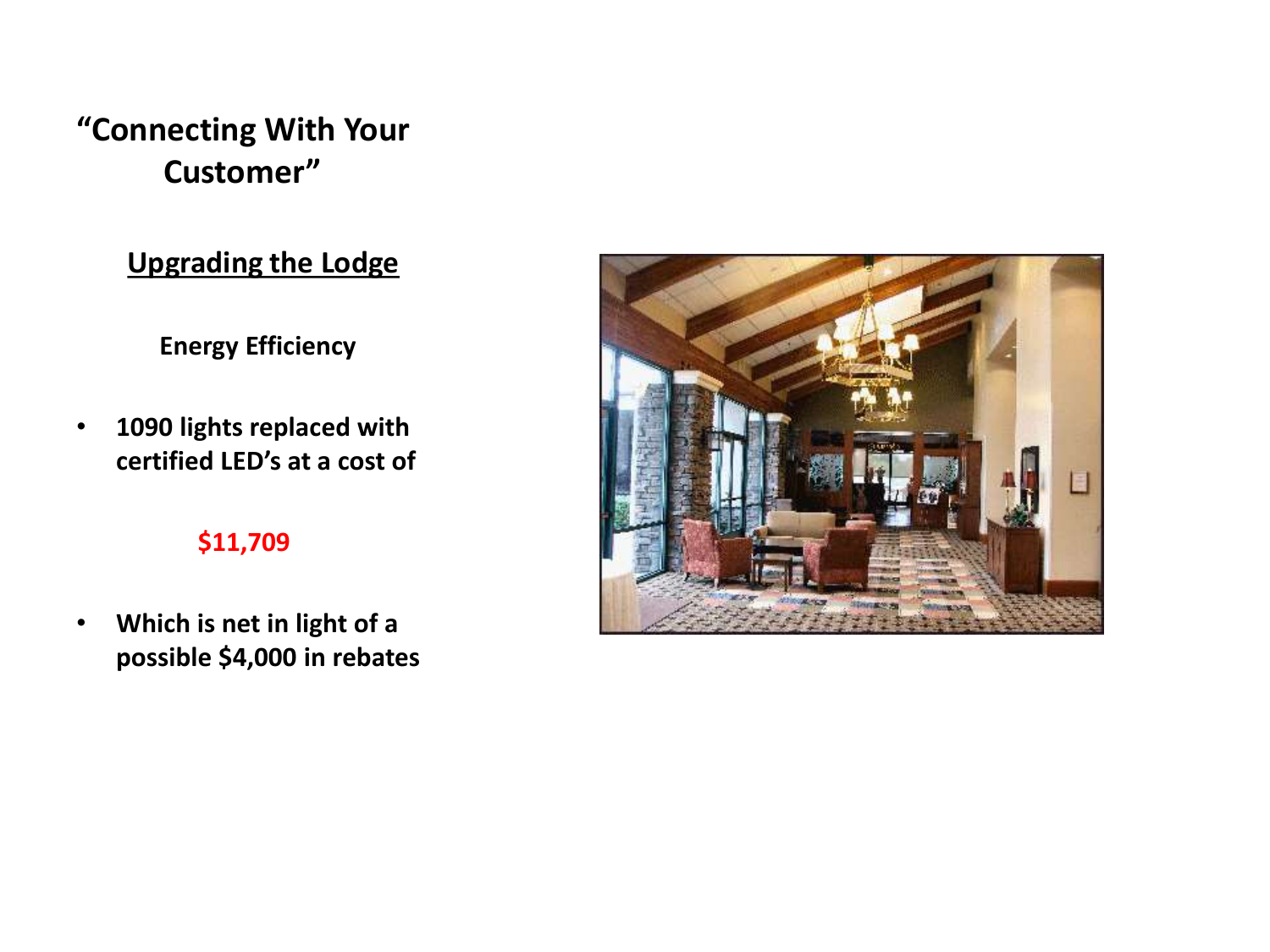#### **GOLF AND LANDSCAPING**

- **Two of the most valuable amenities at SCRCA**
- **Two of the largest energy users at SCRCA**
- **The electrical rebate program made us look more closely at ways to save energy**
- **Maintaining golf courses and landscapes have many variables**
- **There have been many technological advances to make us superintendents better at what we do- energy wise: computer controlled irrigation systems, and VFD pumping systems**

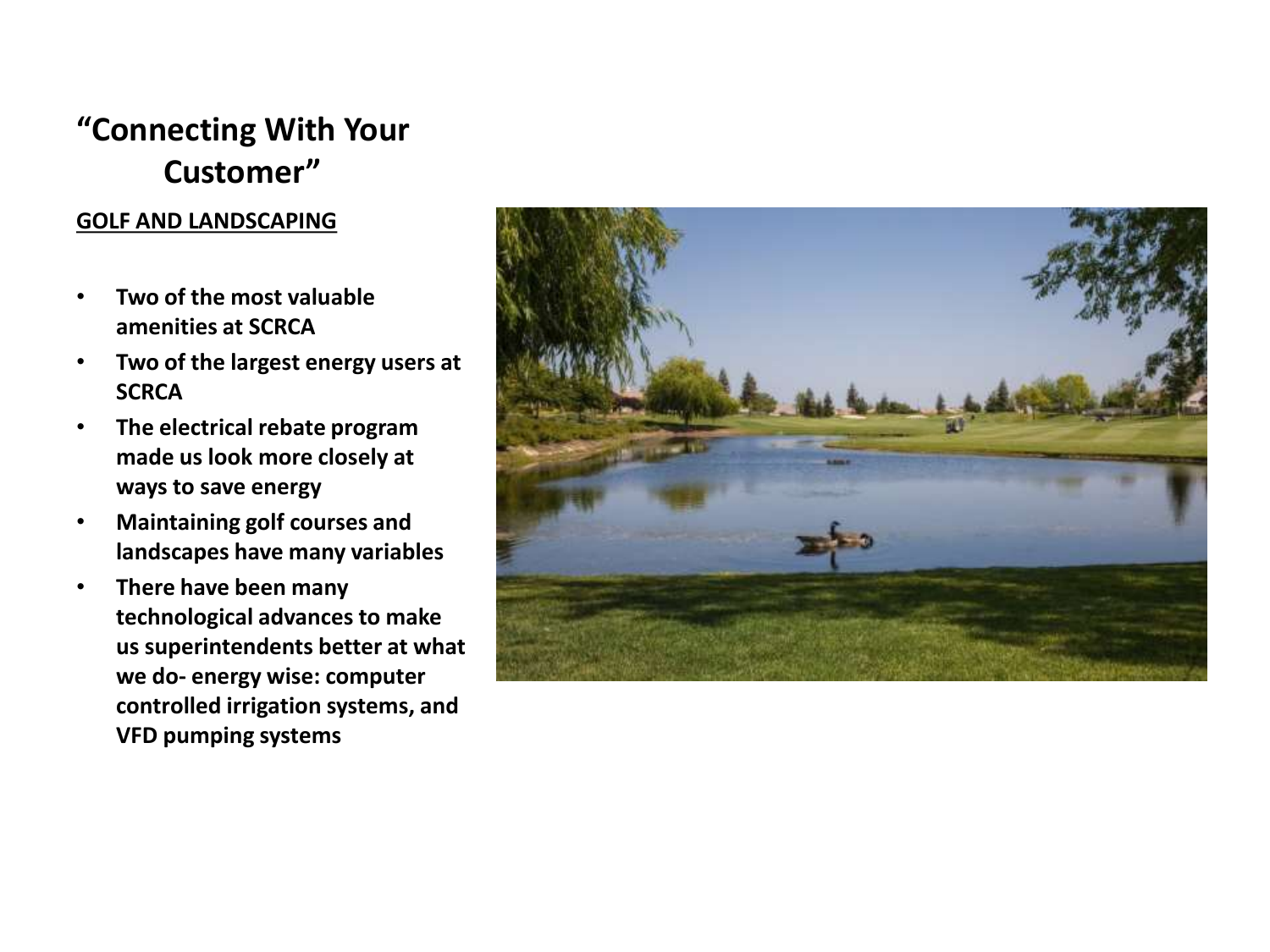#### **The Third Customer**

**Manages two major cost centers in SCRCA**

**Cost Departments:** 

- 18 hole golf course
- **9 hole golf course**
- **Landscaping of SCRCA**
- **Common Landscapes**

**ALSO…Maintenance and "Green" Care of SCRCA Open Spaces**

**Energy Costs in Golf and Landscape amount to over 50% of the total SCRCA energy costs annually**

**2013-14** Electricity-\$93,668 Water-\$221,380

**2014-15** Electricity- \$89,259 Water- \$197,358

**2015-16 Budgeted** Electricity- \$96,500 Water-\$210,000

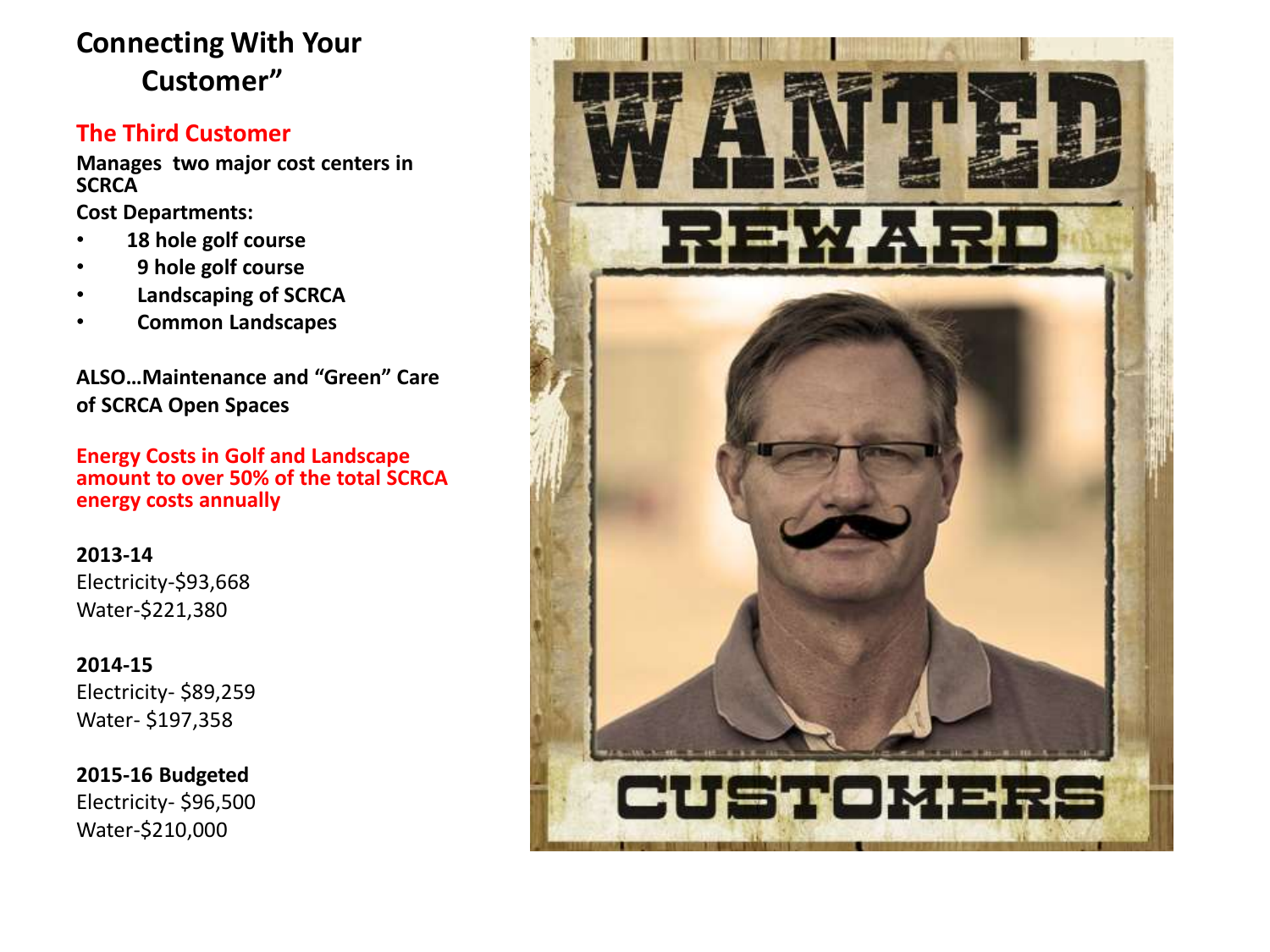#### **Energy and Water Savings Golf Course and Landscape**

- **Pump Efficiency**
- **Central Controller Efficiency**
- **Water Use Efficiency**
- **kW Demand Efficiency**

#### **What We Have Learned**

- **Bigger and more horsepower is not necessarily more efficient energy wise**
- **kW demand stays the same throughout the year which isn't good- highest \$\$\$\$**
- **Lengthening pumping run times with less pumps running elongates the water window but saves on kW**

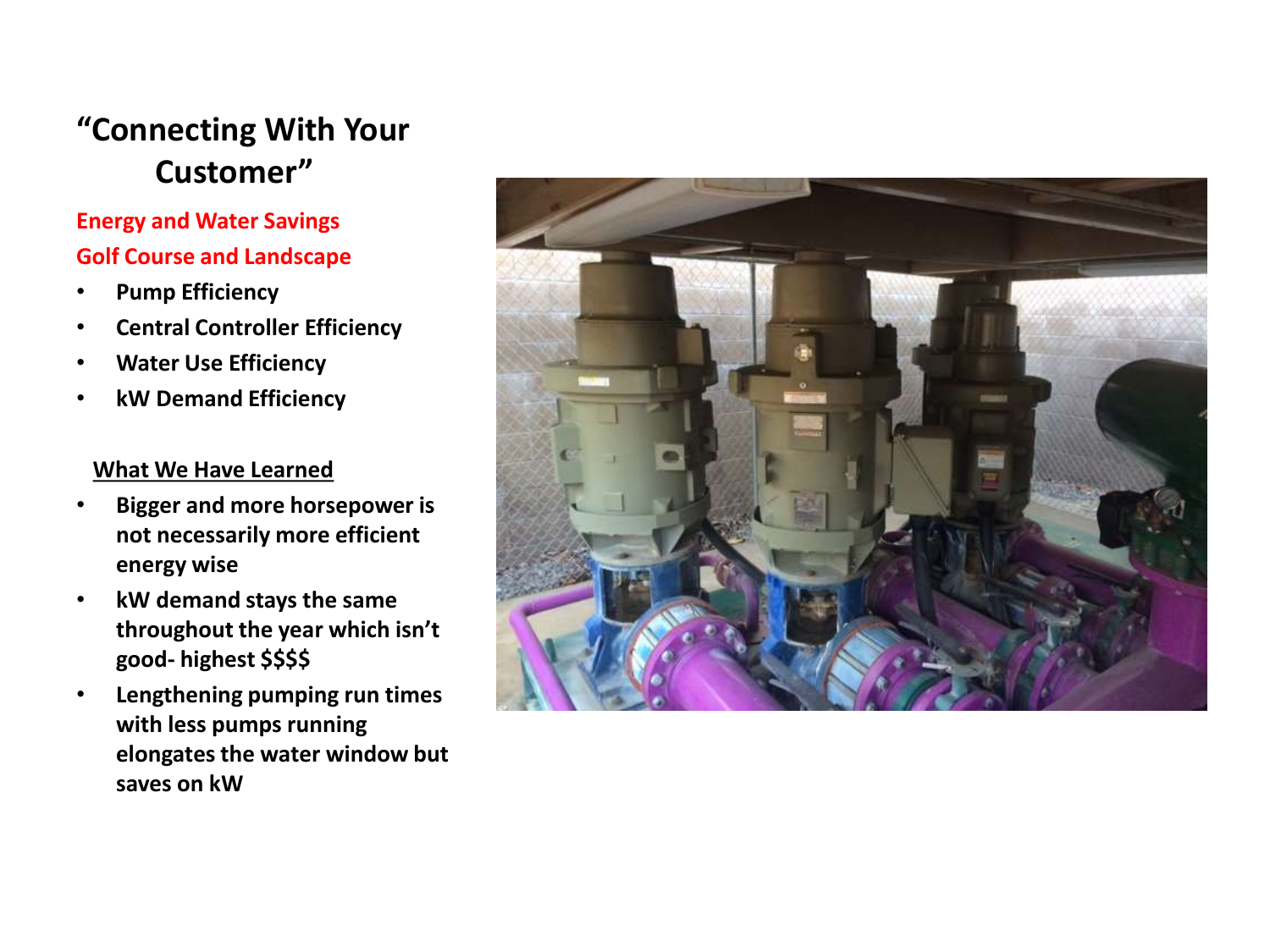#### **Kilowatt hours per Acre Feet**

- How much energy is consumed to pump a quantity of water
- 27 holes of golf is roughly 180 acres of irrigated turf
- At an average use of 2.5 acre feet of water needed for 1 acre of golf course turf there is an annual use of **450 AcFt** per year
- **788 kWh/AcFt annual usage**
- **(354,680 kWh divided by 450 AcFt= 788 kWh/AcFt)**

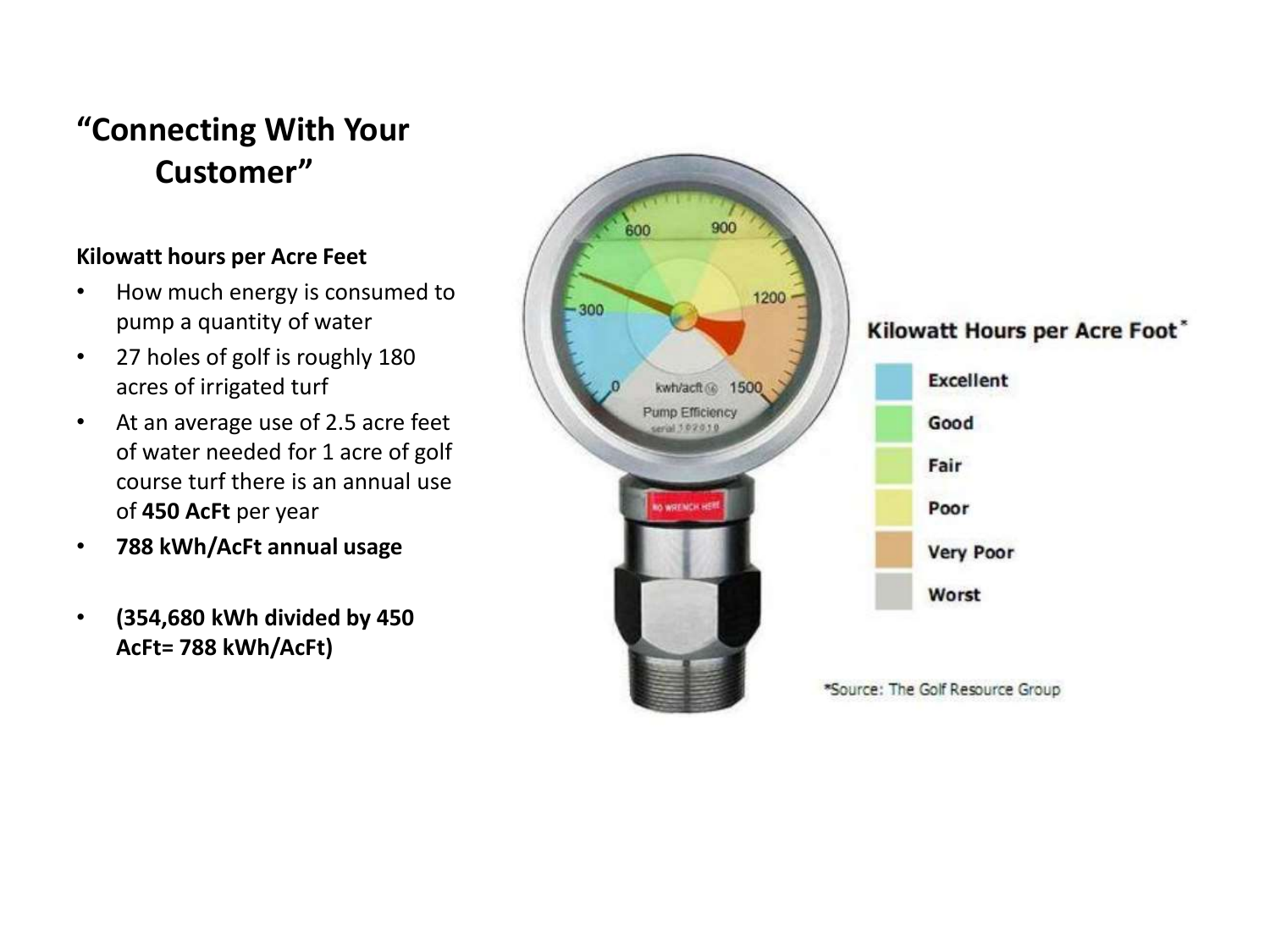#### **Flow Graph #1**

• The red line notes gallons per minute (GPM) of actual use as noted by irrigation computer-Maximum GPM is 2,598 GPM



Flow Graph #1 (in red). Red line notes the overnight flows (in GPM) as recorded by the central computer. A total of 350,215 gallons are reported in the upper right hand corner of the chart. Maximum flows in GPM is noted at 2,598 GPM in the upper left hand corner of the chart.



Power Graph #1 (in blue). Blue line notes the overnight Kilo Watt (kW) spot measurements, as recorded by the Real RMS Fluke meter. The maximum kW reading for the night was 124.23 kW.

#### **Power Graph #1**

- The blue line notes the overnight Kilo Watt (kW) spot measurements as recorded
- The maximum kW reading was 124.23 kW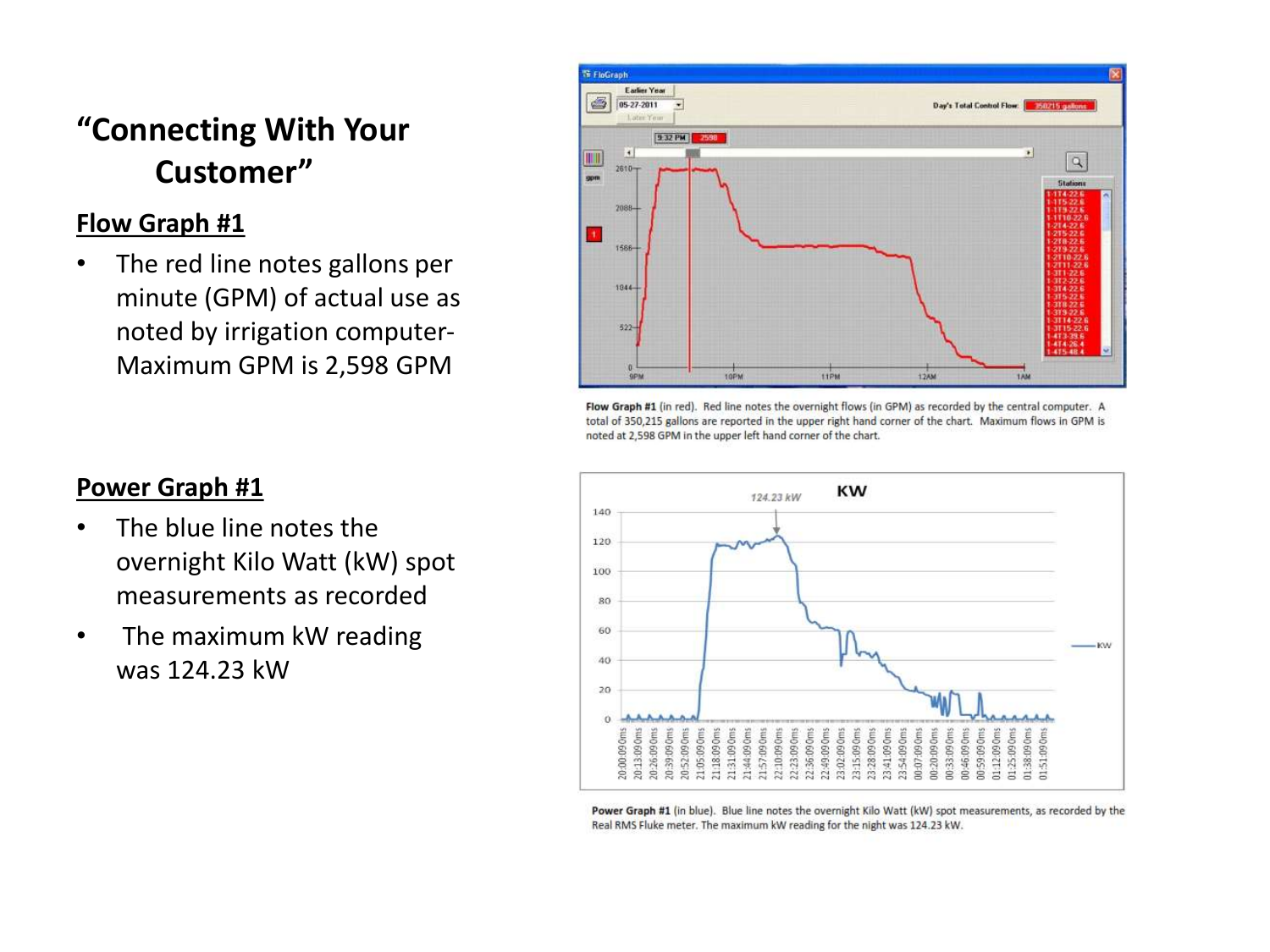#### **THE AH-HA MOMENT**

- **I need to save power in order to pay about the same per year in energy costs (changed my thinking)**
- **This isn't about saving money. This is about minimizing our cost increases!**
- **You, as the Utility, should be communicating this to your customers**

#### Table 3.1: Summary of Historical Energy Use and Costs

| Use                   | <b>Charges</b> | kWh/kW     | Increase |  |
|-----------------------|----------------|------------|----------|--|
| Total Use 2008        | \$44,983.19    | 359360 kwh |          |  |
| Total Use 2009        | \$47,339.38    | 342240 kwh | 5.24%    |  |
| <b>Total Use 2010</b> | \$51,162.89    | 341040 kwh | 13.74%   |  |
| <b>Peak Demand</b>    |                |            |          |  |
| 2008                  | \$11,396.41    | 375.0 kw   |          |  |
| <b>Peak Demand</b>    |                |            |          |  |
| 2009                  | \$13,215.38    | 347.2 kw   | 15.96%   |  |
| <b>Peak Demand</b>    |                |            |          |  |
| 2010                  | \$13,656.45    | 370.4 kw   | 19.83%   |  |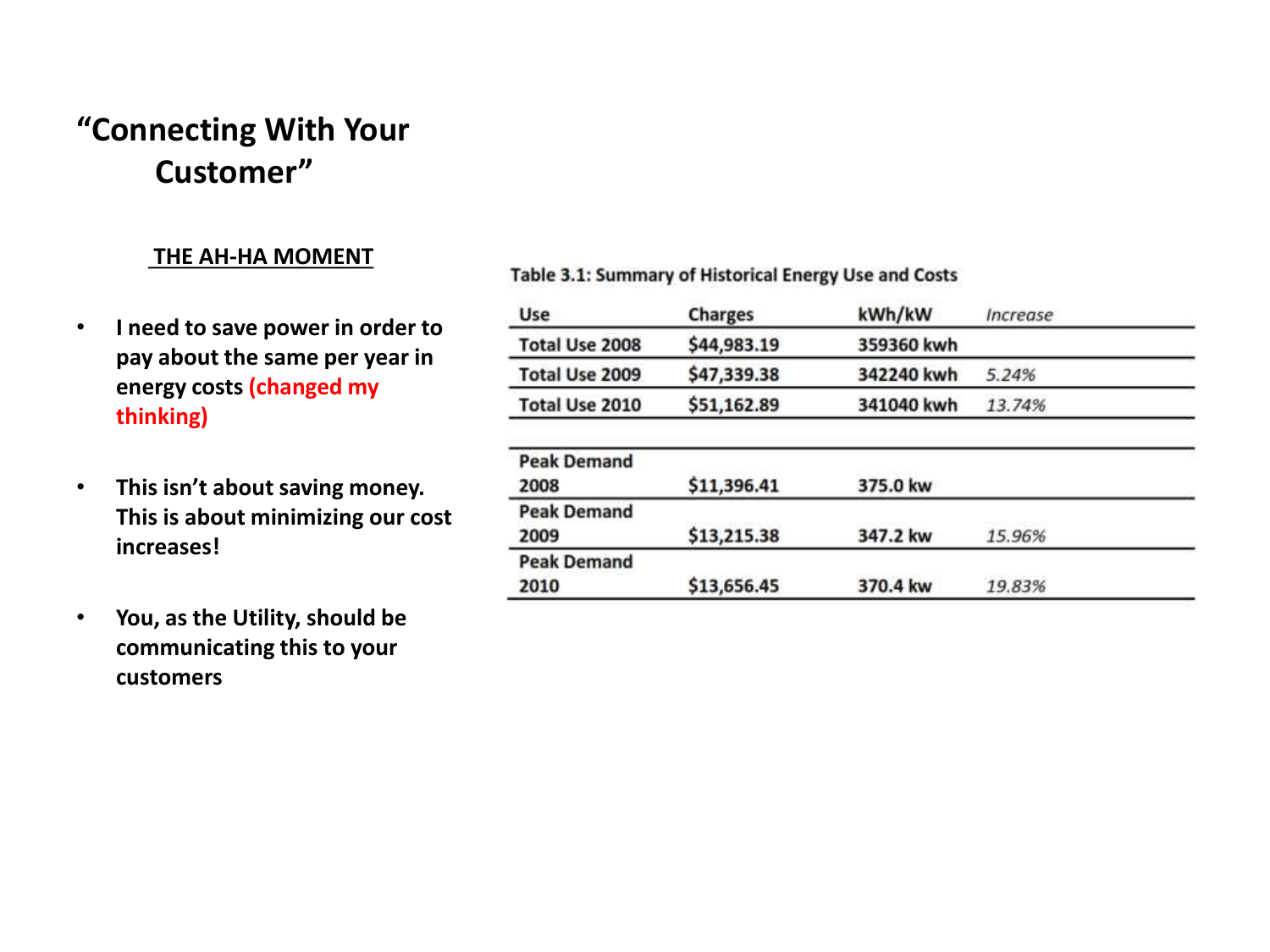**Notes on Solar**- We thought About It **Our Issues:**

- **\$2.1 million dollar project**
- **Needs vote of the Residents**
- **Getting a reasonable ROI on the solar project – est. 12-16 yrs.-**
- **Financing will be a key element with a sharing of tax credits and Utility rebates assuming these are available in the future**
- **Future installation would depend on a aesthetically pleasing placement of the solar panels and equipment**
- **Look at it every 1-3 years**
- **Can save energy just with lighting upgrades**
- **Doesn't assist our Utility**